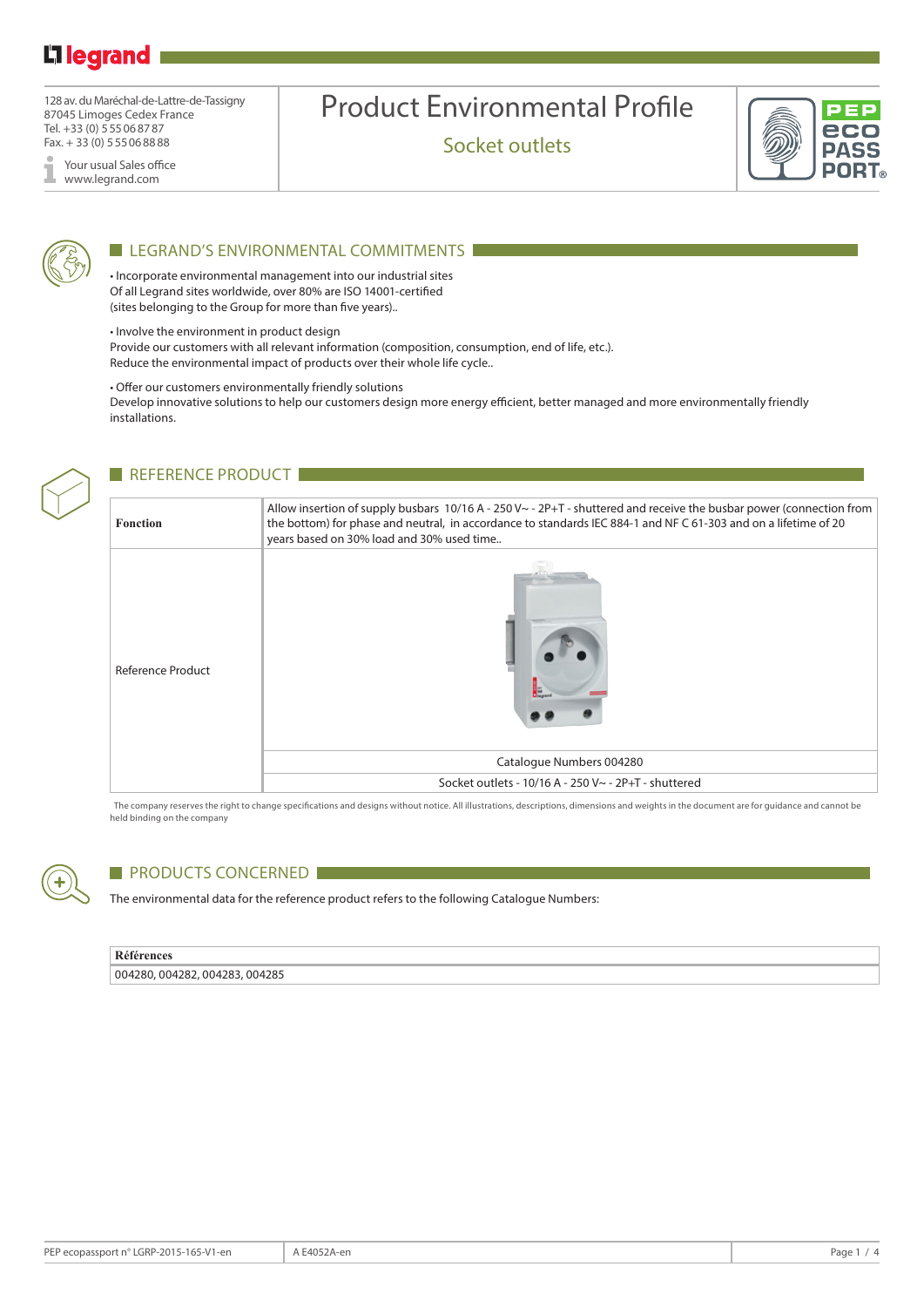128 av. du Maréchal-de-Lattre-de-Tassigny 87045 Limoges Cedex France Tel. +33 (0) 555068787 Fax. + 33 (0) 555068888

Your usual Sales office I www.legrand.com

# Product Environmental Profile

Socket outlets





# **CONSTITUENT MATERIALS**

This Reference Product contains no substances prohibited by the regulations applicable at the time of its introduction to the market. It does not contain substances covered by the RoHS Directive (2002/95/EC and its revision 2011/65/EC). It contains none of the 138 candidate list of the REACH regulation dated 19/12/2012

| Total weight of Reference<br>Product | 86 g (with unit packaging) |                       |       |                           |       |  |
|--------------------------------------|----------------------------|-----------------------|-------|---------------------------|-------|--|
| Plastics as % of weight              |                            | Metals as % of weight |       | Other as % of weight      |       |  |
| PP                                   | 35.9%                      | Copper alloys         | 11.4% |                           |       |  |
| PC                                   | 28.5%                      | Steel                 | 11.0% |                           |       |  |
| PA                                   | 2.6%                       |                       |       |                           |       |  |
|                                      |                            |                       |       |                           |       |  |
|                                      |                            |                       |       | Packaging as % of weight  |       |  |
|                                      |                            |                       |       | Paper                     | 10.6% |  |
|                                      |                            |                       |       |                           |       |  |
|                                      |                            |                       |       |                           |       |  |
| <b>Total plastics</b>                | 67.0%                      | <b>Total metals</b>   | 22.4% | Total other and packaging | 10.6% |  |

Estimated recycled material content: 16% by mass.



#### **MANUFACTURE**

This Reference Product comes from a site that have received ISO14001 certification..



### **DISTRIBUTION**

Products are distributed from logistics centres located with a view to optimize transport efficiency. The Reference Product is therefore transported over an average distance of 780 km by road from our warehouse to the local point of distribution into the market in Europe.

Packaging is compliant with european directive 2004/12/EC concerning packaging and packaging waste.

At the packaging end of life, its recycliabilty rate is of 100% (in % of the mass of the packaging)



#### **INSTALLATION**

Installation components not delivered with the product are not taken into account.



# $\blacksquare$  USE  $\blacksquare$ Servicing and maintenance:

Under normal conditions of use, this type of Product requires no servicing or maintenance

#### Consumable

No consumables are necessary to use the Reference Product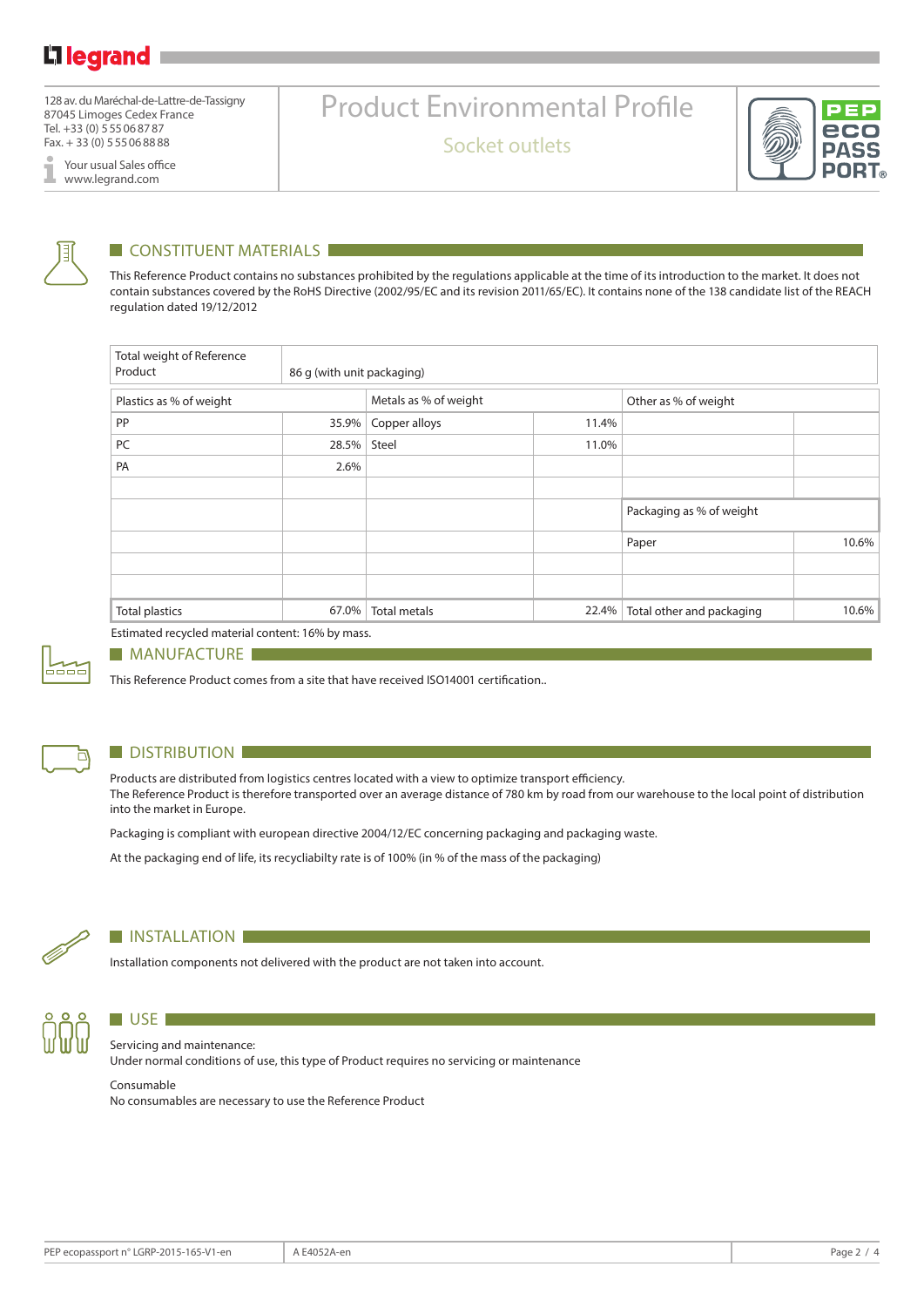# Lilegrand

128 av. du Maréchal-de-Lattre-de-Tassigny 87045 Limoges Cedex France Tel. +33 (0) 555068787 Fax. + 33 (0) 555068888

Your usual Sales office I www.legrand.com



### **END OF LIFE**

Development teams integrate product end-of-life factors in the design phase. Dismantling and sorting of components or materials is made as easy as possible with a view to recycling or failing that, another form of reuse.

Product Environmental Profile

Socket outlets

#### • Recyclability rate

Calculated using the method described in the IEC/TR 62635 technical report, the recyclability rate of the product is estimated as 92%. This value is based on data collected from a technological channel using industrial procedures. It does not pre-validate the effective use of this channel for endof-life electrical and electronic products.

Separated into:

.

- Plastic materials (excluding packaging) : 64 %<br>- Metal materials (excluding packaging) : 22 %
- Metal materials (excluding packaging)
- Other materials (excluding packaging) : 0 %
- Packaging (all types of materials) : 6%



#### **ENVIRONMENTAL IMPACTS**

The evaluation of environmental impacts examines the stages of the reference product life cycle: manufacturing, distribution, installation, use, and end of life. It is representative from products marketed and used in Europe, in compliance with the local current standards The following modelling elements were taken into account:

| Manufacture   | Unit packaging taken in account. As required by the "PEP ecopassport" programme all transports for the manufacturing of the<br>Reference Product, including materials and components, has been taken in account.                                                                                                                                                                                                               |
|---------------|--------------------------------------------------------------------------------------------------------------------------------------------------------------------------------------------------------------------------------------------------------------------------------------------------------------------------------------------------------------------------------------------------------------------------------|
| Distribution  | Transport between the last Group distribution centre and an average delivery to the sales area                                                                                                                                                                                                                                                                                                                                 |
| Installation  | Installation components not delivered with the product are not taken into account.                                                                                                                                                                                                                                                                                                                                             |
| Use           | • Under normal conditions of use, this type of Product requires no servicing or maintenance<br>• No consumables are necessary to use the Reference Product<br>• Product category : passive product<br>• Use scenario : non-continuous operation for 20 years at 30% of rated load, during 30% of the time. This modelling duration<br>does not constitute a minimum durabilty requirement<br>• Energy model: Europe, year 2002 |
| End of life   | In view of the data avalaible on the date of creation of the document, and in accordance with the requirements of the PCR of<br>the «PEP ecopassport» programme, transport of the Reference Product by road only once, over a distance of 1000 km, to a<br>processing site at end of life was counted.                                                                                                                         |
| Software used | EIME V5 and its database «Legrand_2012_10_31_version_3, issue de la base CODDE-2012-07»                                                                                                                                                                                                                                                                                                                                        |

ec **PASS** DUB.